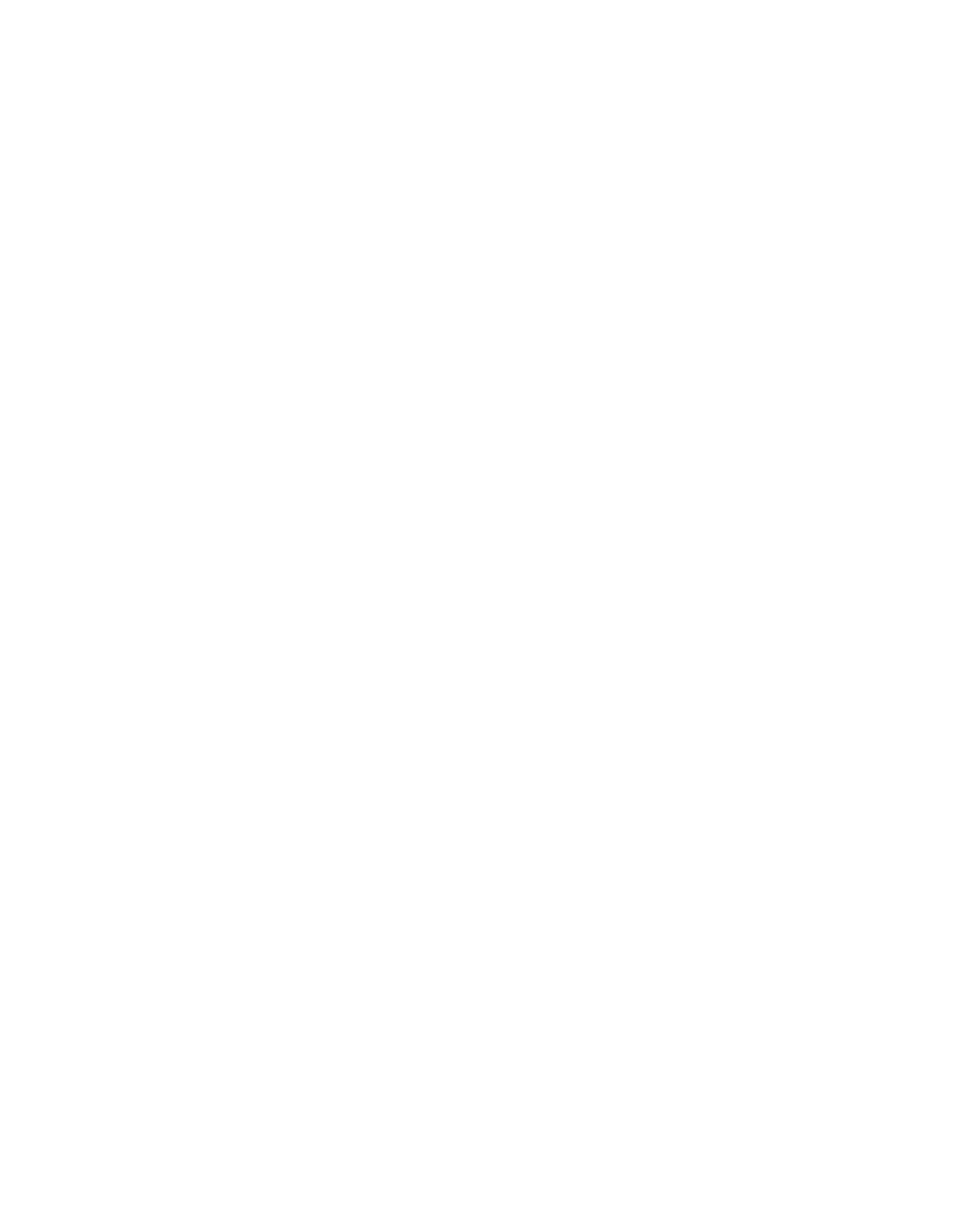Movement of  $\vert 4$ ) Unbound except for the entry or temporary persons providing sistay of a natural person who falls in one of the following categories:

## Business visitors

A natural person who stays in Canada without acquiring remuneration from within Canada and without engaging in making direct sales to the general public or supplying services, for the purposes of participating in business meetings, business contacts including negotiations for the sale of services and/or other similar activities including those to prepare for establishing a commercial presence in Canada: Entry and stay shall be for a period of no more than 90 days

Intra Corporate Transferees

Natural persons of another Member who have been employed by juridical persons of another Member for a period of not less than one year and who seek temporary entry in order to render services to (i) the same juridical person which is engaged in substantive business operations in Canada or (ii) a juridical person constituted in Canada and engaged in substantive business operations in Canada which is owned by or controlled by or affiliated with the aforementioned juridical person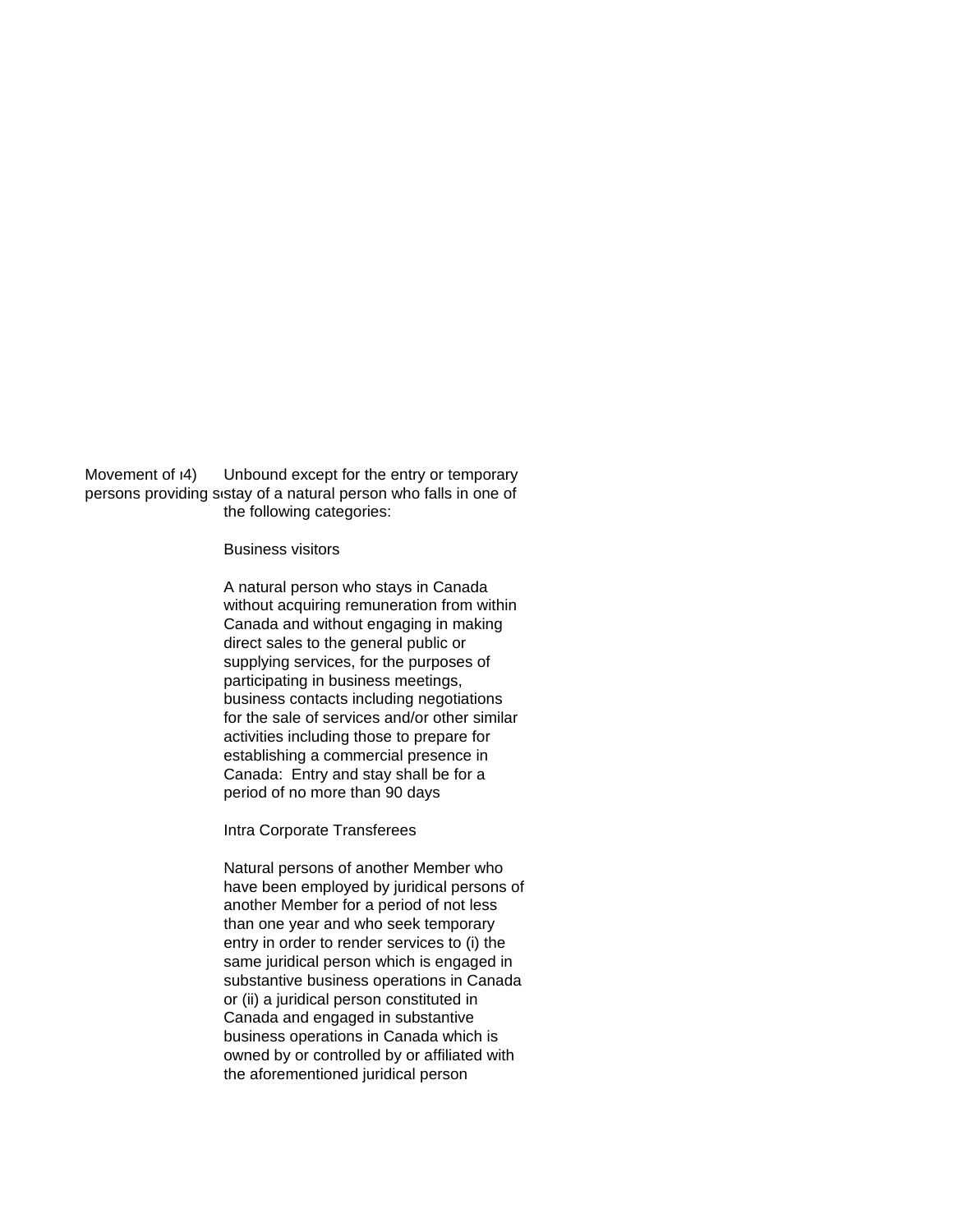None, other than:

- Entry and stay shall be a maximum period of three years

These comprise:

a) Executives

Natural persons employed by a juridical person who primarily direct the management of the juridical person or establish goals and policies for the juridical person or a major component or function of the juridical person, exercise wide latitude in decision-making, and receive only general supervision or direction from higher-level executives, the board of directors, or stockholders of the juridical person

b) Managers

Natural persons employed by a juridical person who direct the juridical person, or department or subdivision of the juridical person, supervise and control the work of other supervisory, professional or managerial employees, have the authority to hire and fire or recommend hiring, firing, or other personnel actions and exercise discretionary authority over day-to-day operations at a senior level

c) Specialists

Persons in the employ of a juridical person who possess knowledge at an advanced level of expertise and who possess proprietary knowledge of the juridical person's product, service, research equipment, techniques, or management

### Professionals

Natural persons seeking to engage, as part of a services contract obtained by a juridical person of another Member (other than agencies as defined by CPC 872) in the activity at a professional level in a profession set out in Chart A below, provided that the person possesses the necessary academic credentials and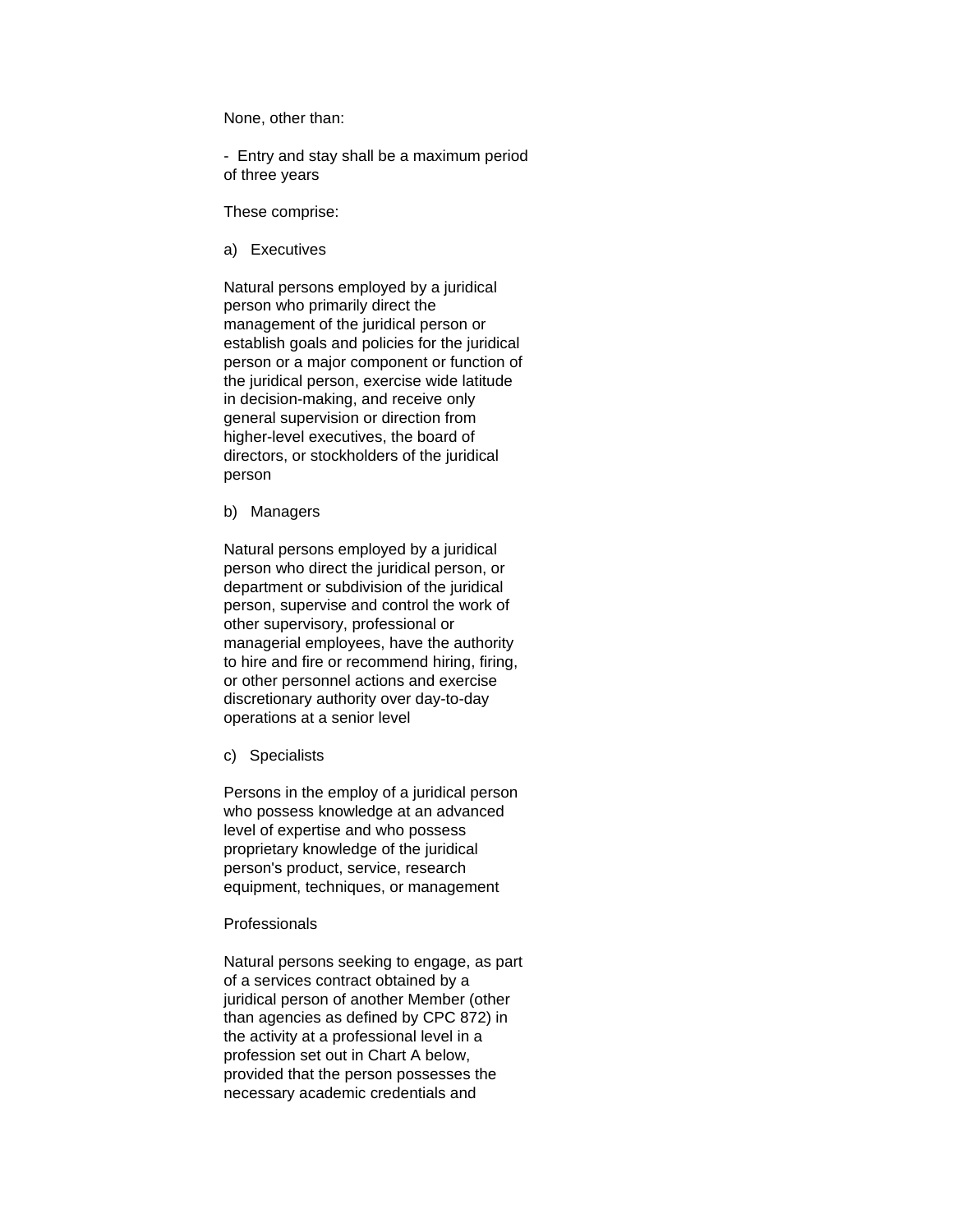professional qualifications, which have been duly recognized, where appropriate, by the professional association in Canada

None, other than:

- Temporary entry and stay shall be for a period of up to 90 days or the time necessary to complete the services contract, whichever is less. Such persons may not engage in secondary employment while in Canada.

#### Chart A

| Occupation  | Minimum educational<br>requirements/alternative credentials                          |
|-------------|--------------------------------------------------------------------------------------|
| Engineers   | Baccalaureate degree*                                                                |
| Agrologists | Baccalaureate degree in agriculture or<br>related science plus four years of related |

Architects Baccalaureate degree in architecture

experience

Forestry Profession Baccalaureate degree in forestry management or forestry engineering, or a provincial license

- Geomatics ProfessidBaccalaureate degree in surveying, geography or environmental sciences plus three years related experience
- Land Surveyors Baccalaureate degree

PROFESSIONALS (b)

Natural persons seeking to engage, as part of a services contract granted by a juridical person engaged in substantive business in Canada and obtained by a juridical person of another Member, (other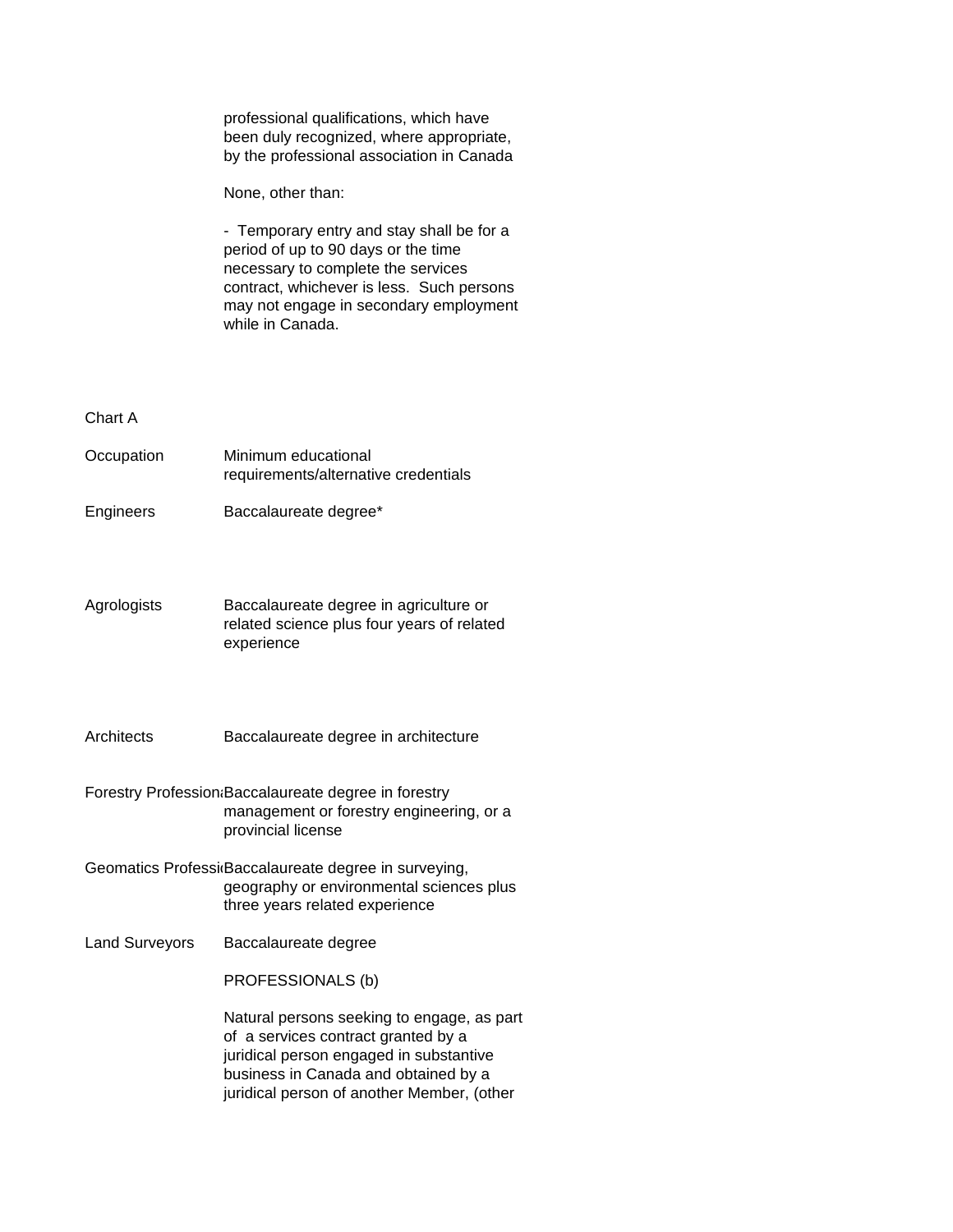than agencies as defined by CPC 872) which has no commercial presence in Canada in the activity at a professional level in a profession set out in Chart B below, provided that the person possesses the necessary academic credentials and professional qualifications, which have been duly recognized, where appropriate, by the professional association in Canada.

None, other than:

Temporary entry shall be granted for a single period of the lesser of ninety (90) days or the period necessary to complete the contract. Such entry shall be granted once during a twelve (12) month period. Such persons may be permitted multiple entries within the period of authorized entry. They may not engage in secondary employment while in Canada. There will be a limit of ten (10) entrants per project in the case of senior computer specialists.

### Chart B

Occupation Minimum educational requirements/alternative credentials

Foreign Legal Cons<sub>Baccalaureate</sub> degree in law

Urban Planners Baccalaureate degree in urban planning

Senior Computer SrGraduate degree\* in computer sciences, or related discipline; and ten (10) years of experience in computer science.

Other conditions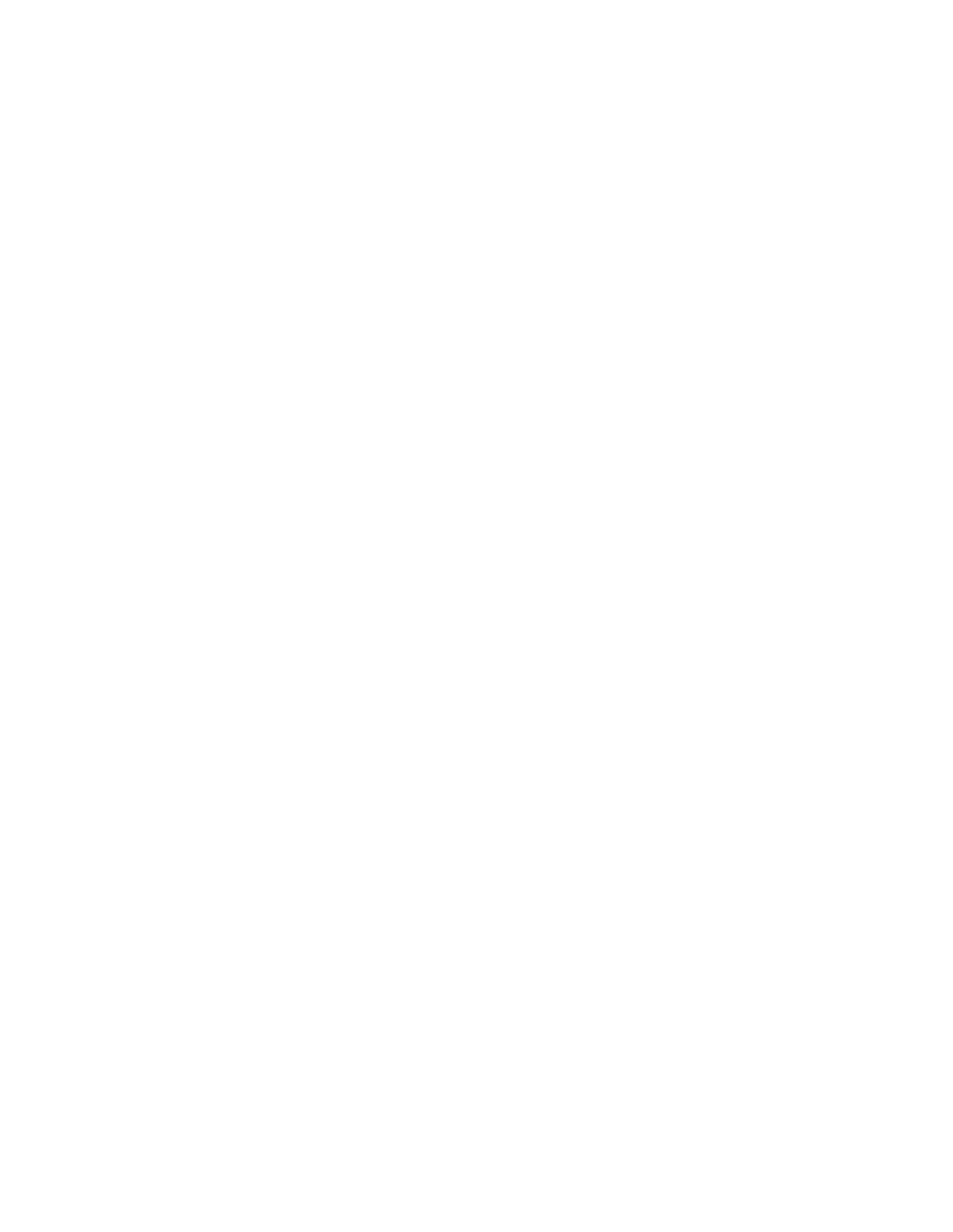None, other than:

- Tax measures that result in differences of treatment with respect to expenditures made on scientific research and experimental development services

- Ontario - Tax measures resulting in differences of treatment with respect to payments for management services made to affiliated non-residents. Foreign corporations carrying on business in Ontario must appoint an Ontario agent for service of legal documents.

- Alberta - First consideration may be given to service suppliers from within Alberta or Canada where competitive in terms of price and quality in the case of all large scale energy projects needing Industrial Development, Forest Management, Oil Sands, Power Plant or Gas Plant and Coal Development Permits.

- Newfoundland and Nova Scotia - Regulations require that first consideration be given to services provided within the province to petroleum operations where they are competitive in terms of price, quality and delivery.

#1 For the purpose of this schedule of commitments, approval is granted by the responsible Minister if he is satisfied that the investment is likely to be of net benefit to Canada taking into account any information, undertakings and representations in respect of the application, and the following factors where relevant: a) the effect of the investment on the level and nature of economic activity in Canada, including, without limiting the generality of the foregoing, the effect on employment, on resource processing, on the utilization of parts, components and services produced in Canada and on exports from Canada; - The supply of a service, or its b) the degree and significance of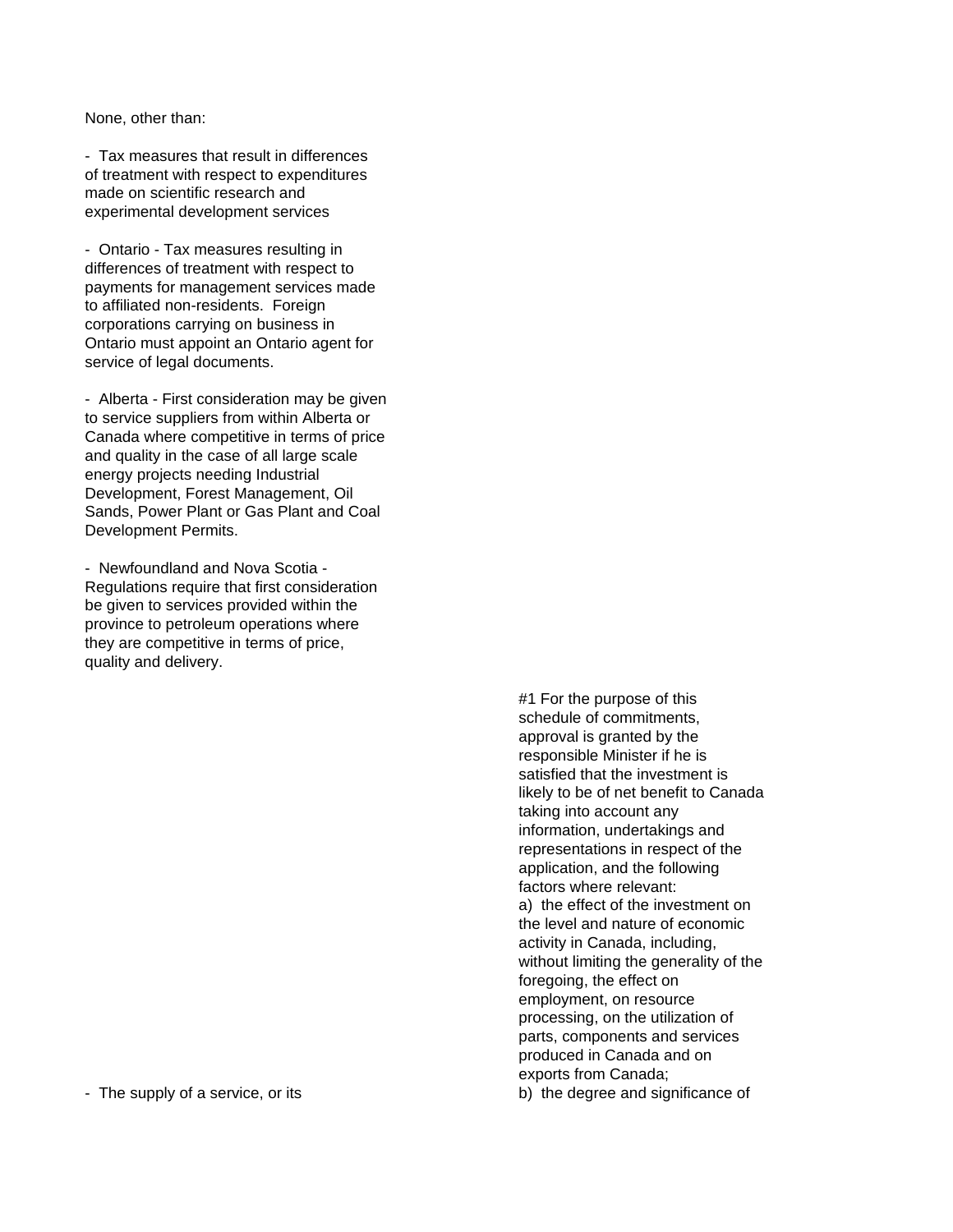subsidization, within the public sector is not participation by Canadians in the in breach of this commitment **Canadian** business or new

- Subsidies related to research and industries in Canada of which the development - unbound Canadian business or new

- Federal and sub-central tax measures form a part; (generally pertaining to small business) may c) the effect of the investment on result in a difference in treatment in respect productivity, industrial efficiency, of all or some "Canadian controlled private the state of all or some "Canadian controlled private" by the technological development, corporations" as defined by the Income Tax product innovation and product Act (i.e., Canadian private corporations that variety in Canada; are not controlled by non-residents and/or d) the effect of the investment on public corporations) competition within any industry or

- Measures conferring a tax exemption or e) the compatibility of the reduction of tax to, or in respect of investment with national industrial, services supplied by, a service supplier example and cultural policies, which is a part of or is directly or indirectly taking into consideration industrial, owned by government example and cultural policy economic and cultural policy

- Federal and sub-central governments, example and sub-central government or legislature of any when disposing of their equity interests in, province likely to be significantly or the assets of, a service supplier which a service supplier  $\alpha$  affected by the investment; and is owned by such governments, may f) the contribution of the prohibit the ownership of such interests or investment to Canada's ability to assets by non-Canadian investors or their example of compete in world markets. investments; and may impose limitations upon the ownership of such interests or  $#2$  For the purposes of this assets, and on the ability of owners of schedule of commitments, such interests or assets to control any **businesses related to Canada's** resulting enterprise, by non-Canadian cultural heritage and national investors or their investments. With interest in the identity mean persons engaged in respect to any such sale or other the following activities: disposition, Canada may adopt or maintain a) the publication, distribution, or any measure relating to the nationality of sale of books, magazines, senior management or members of the periodicals or newspapers in print board of directors. or machine readable form but not

- Measures related to the supply of printing or typesetting any of the services required to be offered to the foregoing; public generally in the following subsectors b) the production, distribution, sale may result in differential treatment in terms or exhibition of film or video of benefits: recordings;

social security or insurance music recordings;

Canadian business and in any Canadian business forms or would

industries in Canada;

objectives enunciated by the

including the sole activity or

c) the production, distribution, sale income security or insurance **or exhibition** of audio or video

social welfare density and the publication, distribution or density of the publication, distribution or sale of music in print or machine or price: The contract of price: The contract of prices and price of prices and price  $r = r$  and  $r = r$  and  $r = r$  and  $r = r$  and  $r = r$  and  $r = r$  and  $r = r$  and  $r = r$  and  $r = r$  and  $r = r$  and  $r = r$  and  $r = r$  and  $r = r$  and  $r = r$ 

 e) radiocommunication in which public education the transmissions are intended for the transmissions are intended for training training training training the series of the general states of the general states of the general states of the general states of the general states of the general states of the general states of the general states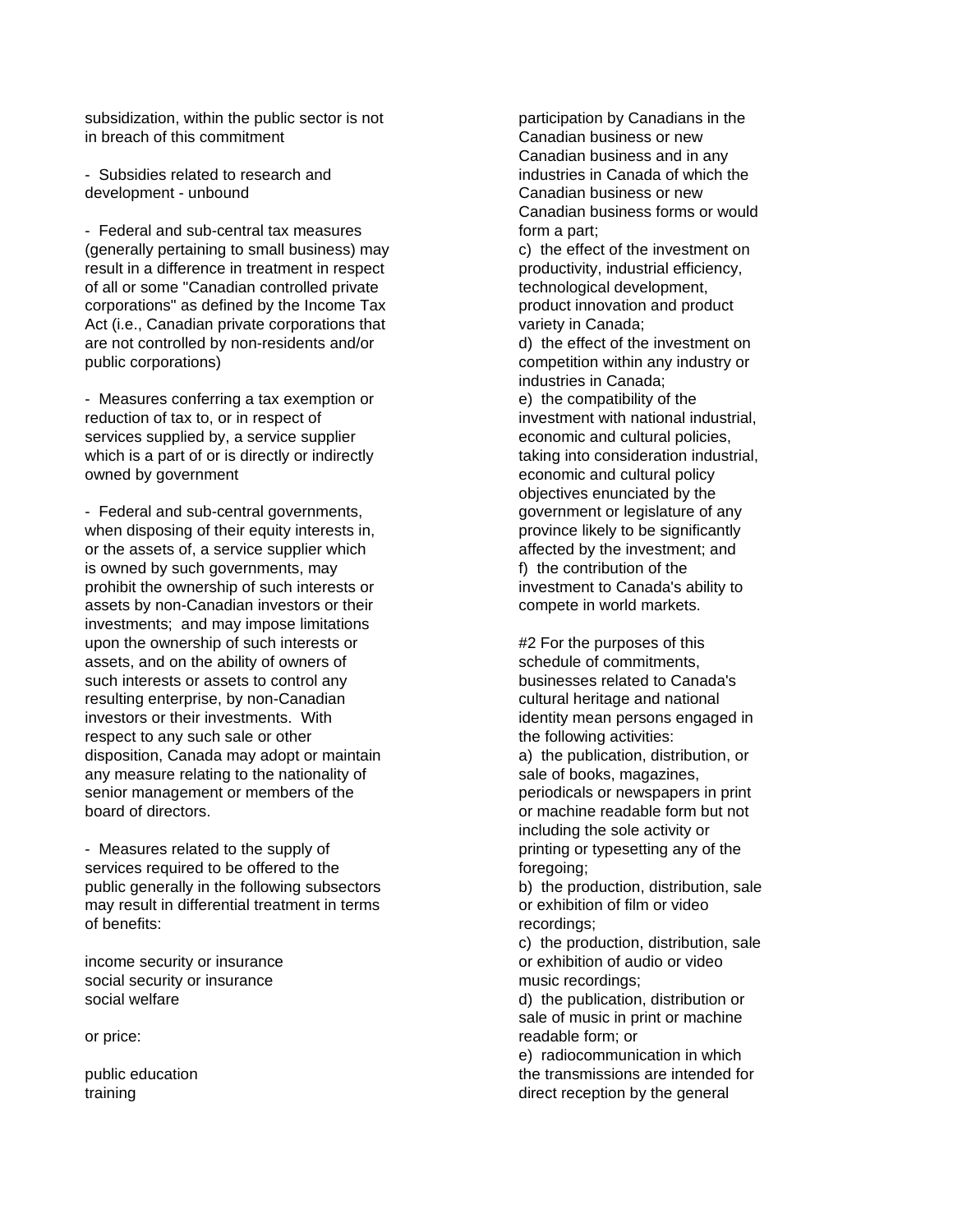- A majority of the directors of federally broadcast network services. incorporated corporations in Canada must be Canadian citizens or persons ordinarily resident in Canada

- Agreements between Canada and any aboriginal person or organisation, and measures by Canada and its Provinces and Territories, may provide for the favourable treatment of any aboriginal person or organization in relation to acquisition, establishment or operation of any commercial or industrial undertaking including providing:

a) an aboriginal person or organization with a right of first refusal to establish a new, or acquire an existing, commercial or industrial undertaking; and

b) a proposed or existing commercial or industrial undertaking of an aboriginal person or organization with favourable financial incentives or treatment

- Alberta: At least 50 per cent of the directors of an Alberta Corporation must be resident Canadians. Extra-provincial corporations registered under the Alberta Business Corporations Act must appoint an individual who is resident in the province of Alberta as an attorney for service of legal documents. There are limitations on the sale of Crown land and non-urban real estate to a non-Canadian person.

The Alberta Opportunity Fund gives priority to service suppliers owned and operated by Canadian citizens

- British Columbia: The majority of directors of every corporation incorporated under provincial law shall be resident Canadians and at least one director must be resident in the Province. It is necessary to be a Canadian citizen or permanent resident of Canada to be eligible for a crown grant of land.

- Manitoba: Non-residents may be

health public, and all radio, television and child care child care cable broadcasting undertakings and all satellite programming and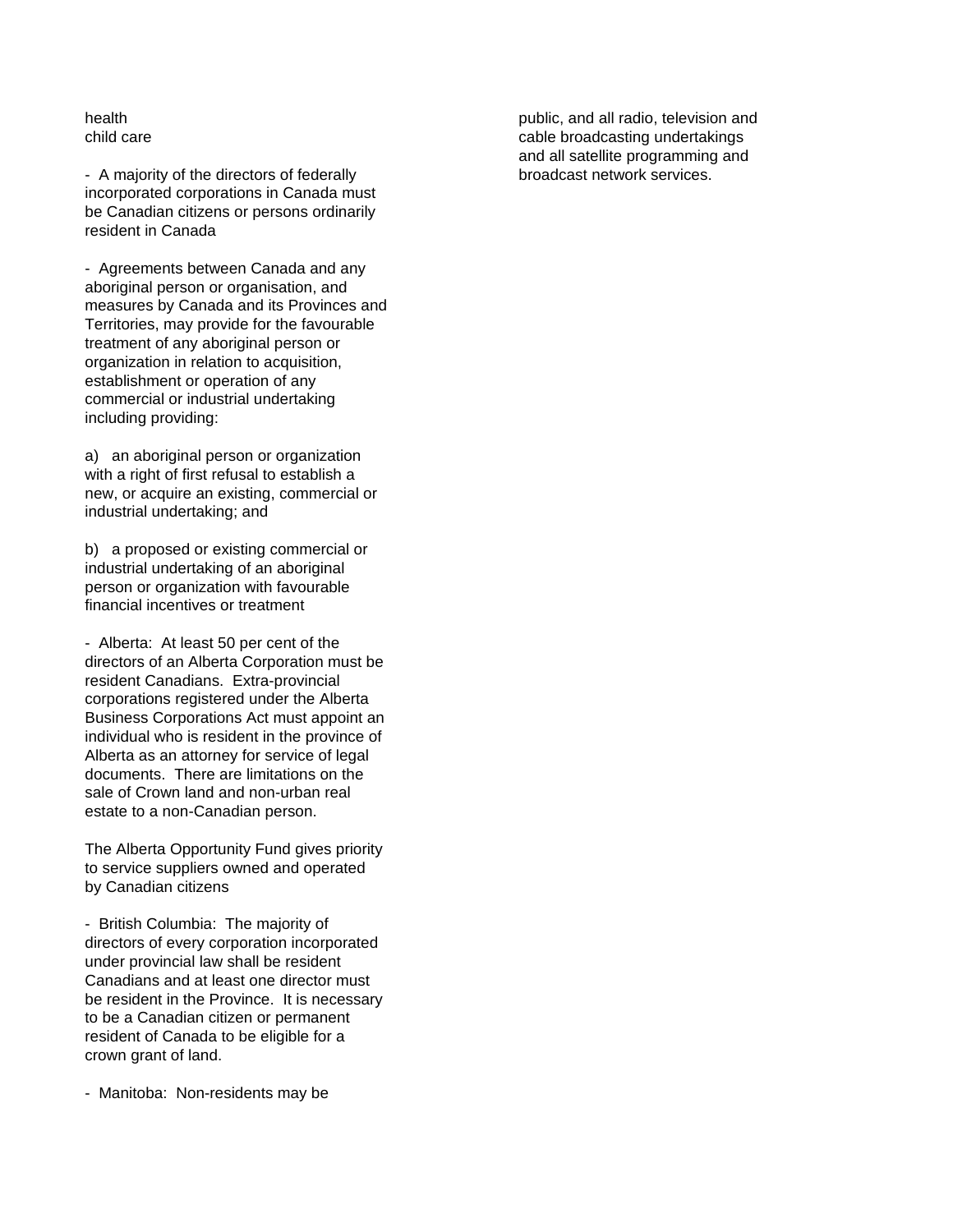restricted in the purchase of more than 10 acres of farm land and are subject to a tax on transfer of farm property. The majority of directors of a meeting of the Board of a Manitoba Corporation must be Canadian residents.

- Newfoundland and Labrador: A majority of the directors of all corporations incorporated under provincial law must be Canadian residents. A co-operative must consist of at least five persons of full legal capacity residing in the province. All non-resident businesses must engage a local agent for the purposes of collective bargaining and execution of conveyances and mortgages.

- Ontario: The majority of directors of all Ontario corporations must be resident Canadians. The majority of the directors of any Ontario co-operative and the majority of a quorum must be resident Canadians.

The Ontario Land Transfer Act levies an additional tax on direct or indirect transfers of land to non-residents

Only service suppliers that are Canadian owned and pay 75 per cent of their employee wages in Ontario are eligible for investments from small business development corporations

Tax measures of the Province of Ontario may result in differences of treatment of corporations with respect to capital gains on shares of corporations resident in Canada

- Prince Edward Island: The Prince Edward Island Lands Protection Act requires out-of-province residents acquiring an aggregate land holding in excess of five acres or shore frontage in excess of 165 feet to obtain the approval of the provincial cabinet

Only residents of the province are eligible for a property tax rebate on non commercial real property

- Québec: Under the Law on Publicly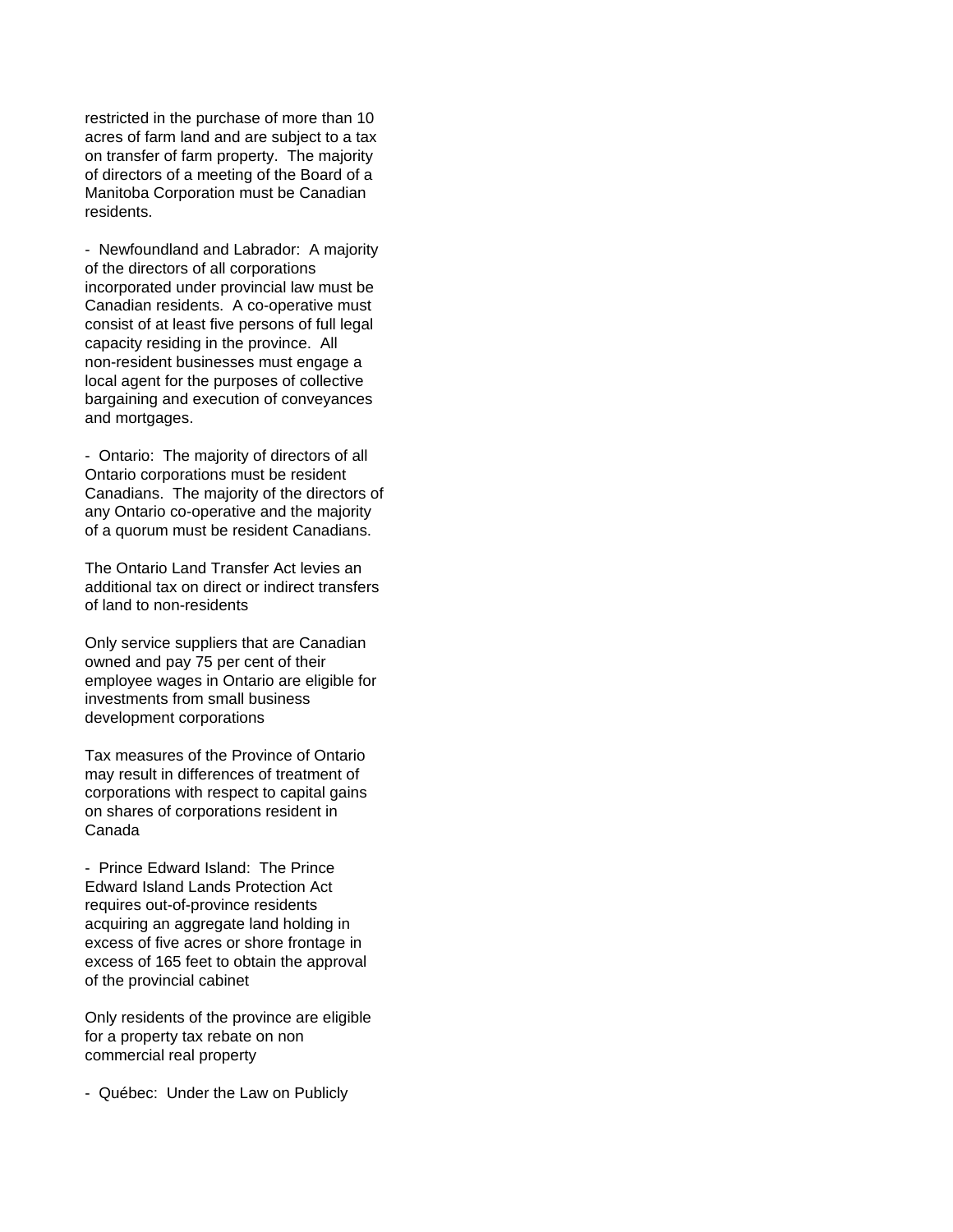Owned Lands, priority will be accorded to Québec residents in the acquisition or leasing of public lands. The Québec Land Transfer Duties Act levies an additional tax on transfers of land to non-residents.

- Saskatchewan: Under the Saskatchewan Companies Act, one director of a company incorporated for business in the province, or of a registered extra-provincial company, must be resident in that province and a majority of the directors must be resident in Canada. For a co-operative, the majority of the board of directors must be residents of Canada. The purchase of provincial crown land by foreign services suppliers is limited to ten acres.

Unbound except for the entry or temporary stay of a natural person who falls in one of the categories included in the market access column.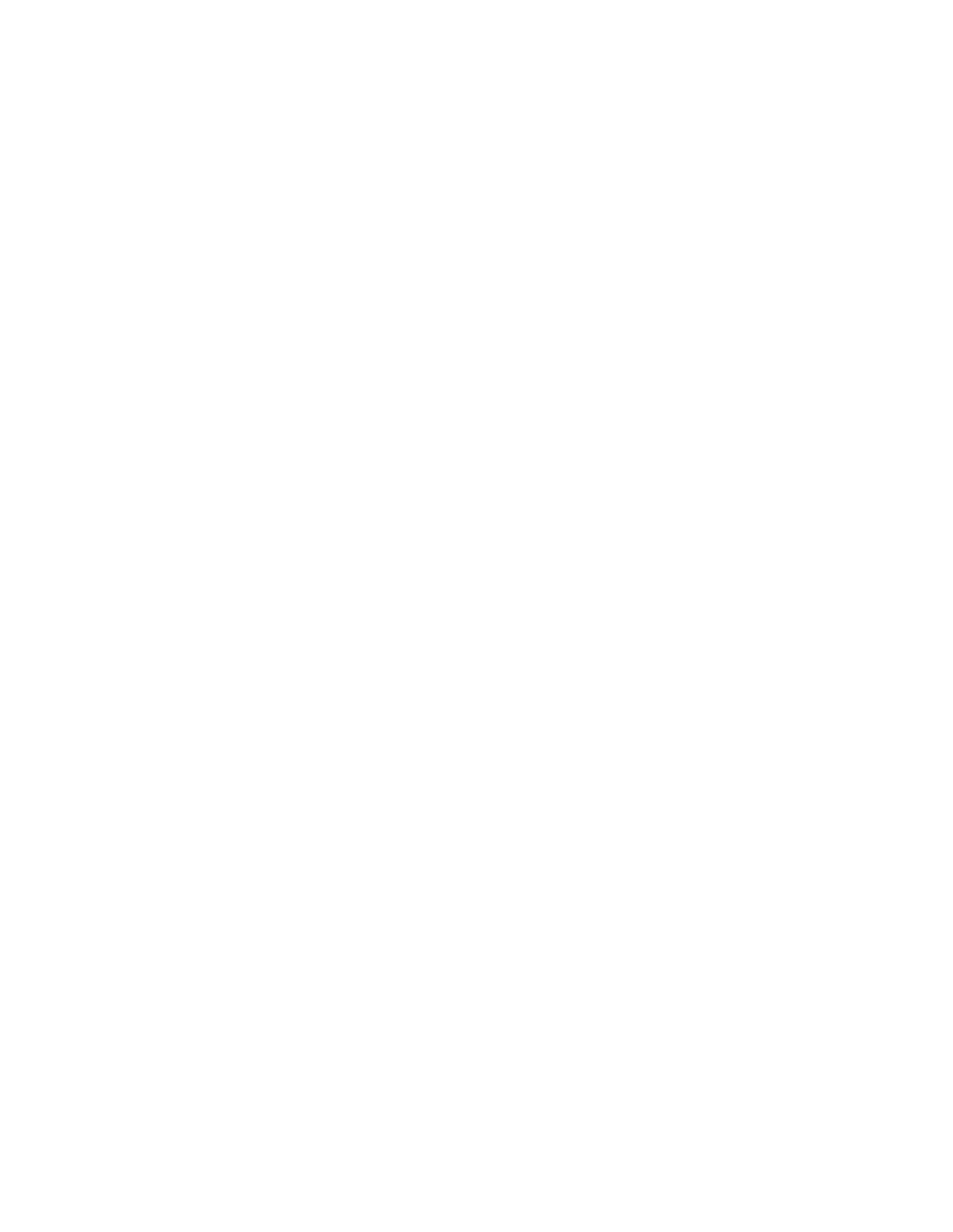Other requirements

Licensing is required in New Brunswick,  $*$  The term "provincial licence" Alberta and Québec. Temporary licensing means any document issued by a<br>is required in British Columbia. The analysis of provincial government, or under its

Provincial license and certificate required to practice

Licensing as a forester or forestry engineer is required in Alberta, British Columbia and Québec

Provincial licence\* The term "Baccalaureate degree" means a degree from an accredited academic institution in Canada or equivalent.

> provincial government, or under its authority, which permits a person to engage in a regulated activity or profession.

Provincial license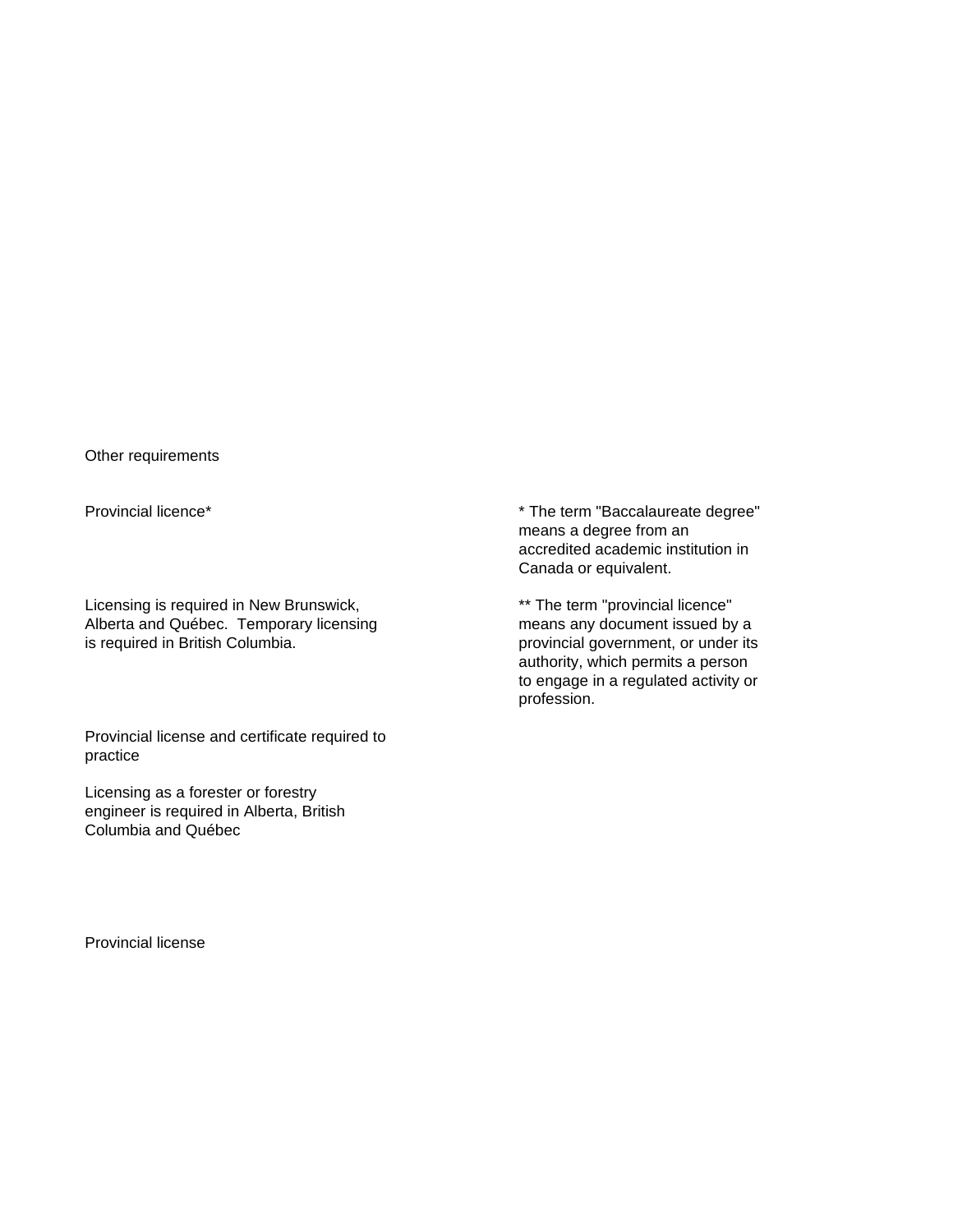Other requirements

Provincial licence **\*** The term "Graduate degree" means at least a Masters degree from an accredited academic institution in Canada or equivalent.

Provincial licence **Academic equivalencies will be** Academic equivalencies will be determined by the relevant equivalencies services in Canada.

- Measures related to the supply of services required to be offered to the public generally in the following subsectors may result in differential treatment in terms of

benefits:

 income security or insurance social security or insurance social welfare